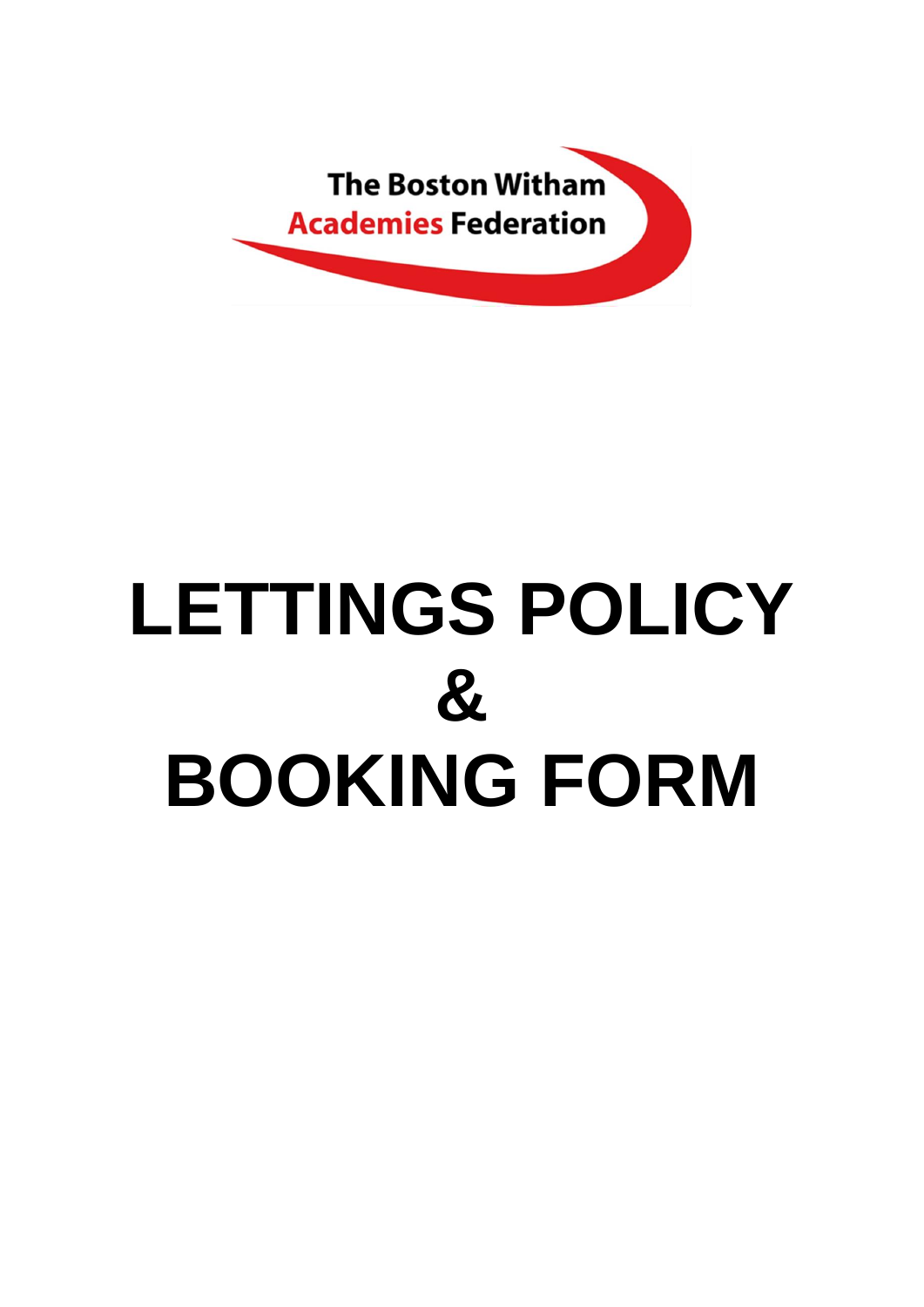# **APPLICATION FOR USE OF BOSTON WITHAM ACADEMIES FEDERATION PREMISES**

- **Please note that this application will not be a valid document until all parties have completed the relevant sections and have signed. All parties will retain a copy for reference**
- **The guidance contained within this document should be read and forms part of this agreement.**
- **Requests for changes from either party must be notified in writing**
- **All applications and requests for changes should be submitted in writing to:- Claire Britchford, Haven High Academy, Marian Road, Boston,Lincs. PE21 9HB Or by emailing:- [claire.britchford@havenhigh.net](mailto:claire.britchford@havenhigh.net)**

| <b>1. CONTACT DETAILS OF HIRING PARTY</b>                                     |                   |            |              |                   |                  |  |
|-------------------------------------------------------------------------------|-------------------|------------|--------------|-------------------|------------------|--|
| <b>NAME OF GROUP</b>                                                          |                   |            |              |                   |                  |  |
|                                                                               |                   |            |              |                   |                  |  |
| <b>MAIN CONTACT NAME</b>                                                      |                   |            |              |                   |                  |  |
|                                                                               |                   |            |              |                   |                  |  |
| <b>MAIN ACITIVITIES OF GROUP</b>                                              |                   |            |              |                   |                  |  |
|                                                                               |                   |            |              |                   |                  |  |
| <b>ADDRESS</b>                                                                |                   |            |              |                   |                  |  |
|                                                                               |                   |            |              |                   |                  |  |
| <b>TELEPHONE</b>                                                              |                   |            | <b>EMAIL</b> |                   |                  |  |
|                                                                               |                   |            |              |                   |                  |  |
| <b>2. FACILITIES REQUIRED FOR HIRING</b>                                      |                   |            |              |                   |                  |  |
| <b>ACADEMY/</b>                                                               | <b>PURPOSE OF</b> | DAY / DATE |              | <b>HIRE START</b> | <b>REGULAR /</b> |  |
| ROOM/                                                                         | <b>HIRING</b>     |            |              | <b>TIME AND</b>   | <b>ONE OFF</b>   |  |
| <b>SPACE</b>                                                                  |                   |            |              | <b>DURATION</b>   | <b>BOOKING</b>   |  |
| <b>REQUIRED</b>                                                               |                   |            |              |                   |                  |  |
|                                                                               |                   |            |              |                   |                  |  |
|                                                                               |                   |            |              |                   |                  |  |
|                                                                               |                   |            |              |                   |                  |  |
|                                                                               |                   |            |              |                   |                  |  |
|                                                                               |                   |            |              |                   |                  |  |
|                                                                               |                   |            |              |                   |                  |  |
|                                                                               |                   |            |              |                   |                  |  |
| <b>EQUIPMENT / RESOURCES REQUIRED - please tick all required</b>              |                   |            |              |                   |                  |  |
| $\Box$ Marquee                                                                |                   |            |              |                   |                  |  |
| $\Box$ Tables                                                                 |                   |            |              |                   |                  |  |
| $\Box$ Chairs                                                                 |                   |            |              |                   |                  |  |
| □ Goals                                                                       |                   |            |              |                   |                  |  |
| $\Box$ Kitchen Facilities – available at select venues. Price on application. |                   |            |              |                   |                  |  |
|                                                                               |                   |            |              |                   |                  |  |
|                                                                               |                   |            |              |                   |                  |  |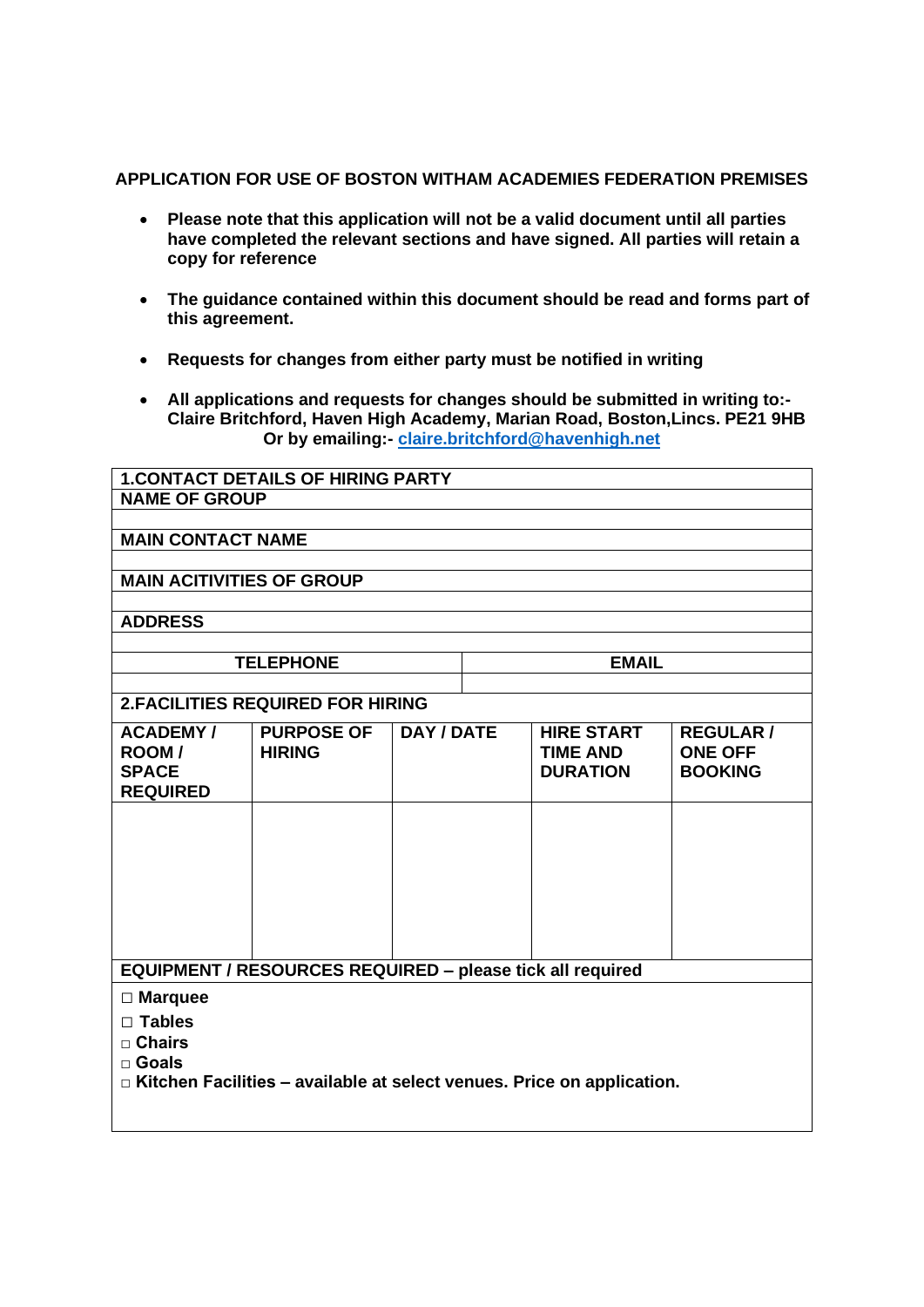I \_\_\_\_\_\_\_\_\_\_\_\_\_\_\_\_\_\_\_\_\_\_\_\_\_ agree to the following :

- To abide by the restrictions described in the premises licence for Haven High Academy. To accept responsibility for those people attending my event.
- To cease the playing of music, live or recorded, by midnight. I understand that there is a noise limiter fitted to the main hall at Haven High Academy and that I will ensure anyone providing music for my event is made aware of this.
- To ensure my guests vacate the premises no later than 12.45am
- To ensure guests at my event smoke only in the designated area outside the building.
- To use those suppliers of alcohol as approved by the Designated Premises Supervisor.
- I understand that permission for the supply of alcohol might be withheld if it is felt it breaches the premises licence.
- To ensure that any alcohol consumed is not taken outside the building. All sale of alcohol will finish at midnight.
- Last orders for the bar is strictly 11.15pm
- I will be charged a cleaning fee based on the number of people attending my letting. (Dependant on the day of the letting)
- Temporary Event Notices (TEN's) must not be obtained for any event held at Haven High and the Academies own Premises Licence must be used and adhered to.
- For events where chair covers, sashes, table cloths etc are hired in, it is the hirers responsibility to remove these on the night of the event. Collection can only be arranged during school opening times.
- In the event of a hall booking, the attendance for the letting cannot exceed the maximum capacity, 180 people with tables and chairs and 252 people with the tiered seating.
- All cars must be removed from the premises on the same day as the event. Any cars left in the car park will not be retrievable until the next working day and agreed with the Academy.
- To pay for any damages incurred during my event in accordance with the BWAF Lettings Policy.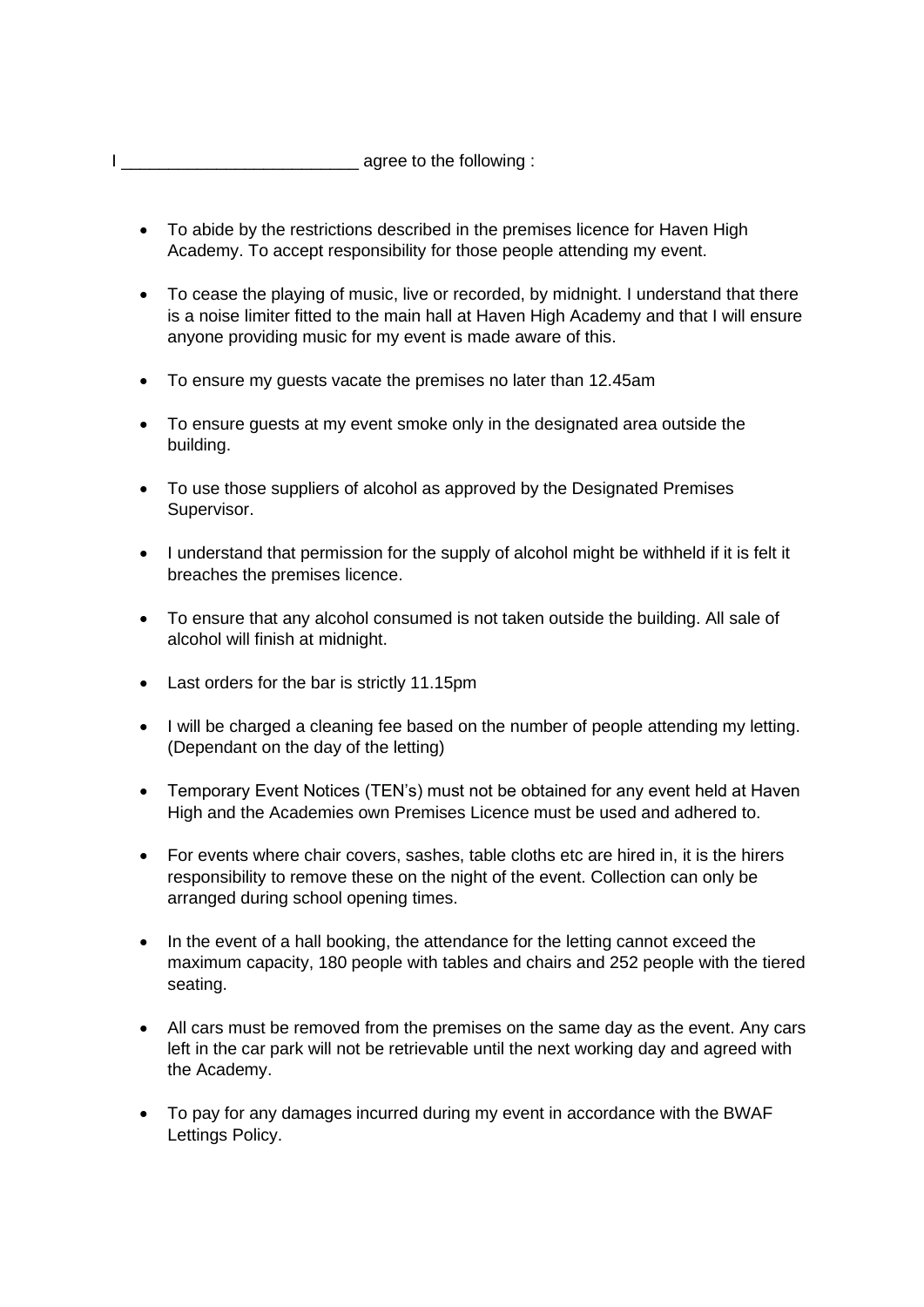I hereby agree to abide by the rules detailed in the Boston Witham Academies Lettings Policy and Premises Licence. Name:

Signature:

Date:

# FOR ACADEMY USE ONLY

| Approved on behalf of Boston Witham Academies Federation |  |  |  |  |  |
|----------------------------------------------------------|--|--|--|--|--|
|                                                          |  |  |  |  |  |
| Name:                                                    |  |  |  |  |  |
|                                                          |  |  |  |  |  |
| Signature:                                               |  |  |  |  |  |
|                                                          |  |  |  |  |  |
|                                                          |  |  |  |  |  |
| Date:                                                    |  |  |  |  |  |
|                                                          |  |  |  |  |  |

Copies to:

- Claire Britchford
- Finance
- Site Manager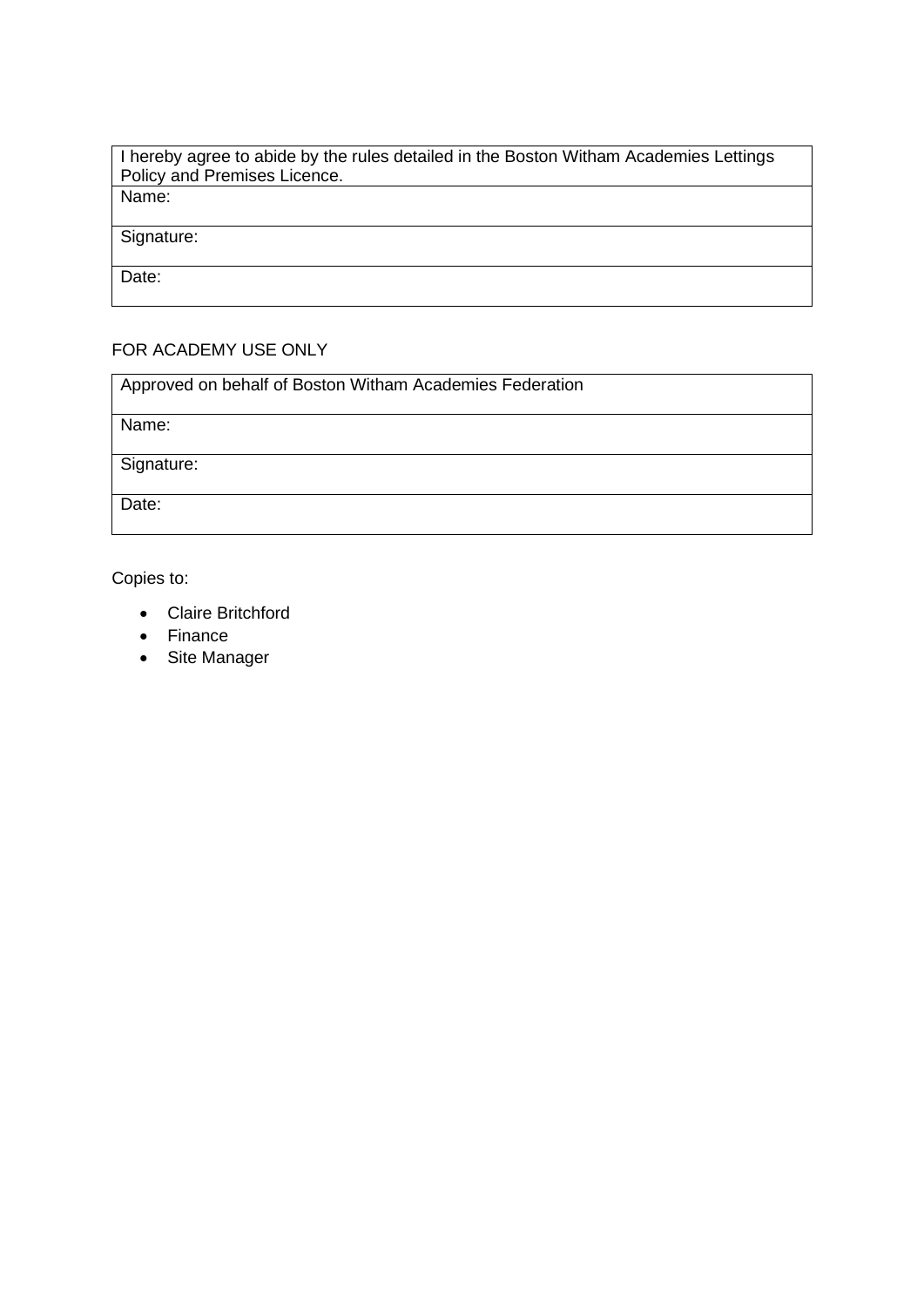# **Boston Witham Academies Federation Lettings Policy**

# **To be kept by the Hirer**

# **Aim**

To offer the Academies and their facilities to the community whilst at the same time ensuring that a quality educational environment is always maintained.

# **Terms and Conditions**

The hiring is subject to availability of the premises and the priority use is as follows:

- 1) Any special event / activities organised by the Academies
- 2) Community groups
- 3) Other users

All applications, correspondence and matters concerning hire should be made through the Lettings Administrator at Boston Witham Academies Federation.

The hirer shall be the person who signs the application form and will be responsible for the payment for the hiring and will be present / or nominate a named representative throughout the duration of the hiring, ensuring that the conditions of hire are observed.

Boston Witham Academies Federation reserves the right to cancel any hiring, or where possible offer alternative accommodation. In the event of a hiring being cancelled as a result of unforeseen circumstances, the hire charges will be refunded to the hirer. Boston Witham Academies Federation will be not be liable to pay compensation for any sustained loss as a result of the cancellation.

A non- refundable £50.00 deposit must be paid to secure all bookings over the value of £300 at any Boston Witham Academies Premise. Payment will be required via BACS, upon receipt of invoice.

A booking is not confirmed, and dates will not be held securely until the completed booking form is returned and deposit paid.

All written quotations are valid for 28-days, after this time the price may be subject to increase at the discretion of The Boston Witham Academies Federation.

All outstanding balances must be paid in full 28 days prior to the booking date. Failure to pay in full may result in your booking being cancelled. Any monies paid will be non-refundable.

In the event of a cancellation, bookings cancelled with less than 12 weeks' notice are nonrefundable. Bookings cancelled with more than 12 weeks' notice will receive a refund minus the £50.00 deposit. Cancellations must be received in writing.

Boston Witham Academies Federation, through their officials, always reserve the right to enter the premises.

The kitchen at Haven High Academy is available for hire but not all equipment is included, such as the walk-in fridge/freezers and deep fryers. Please contact Boston Witham Academies Federation for more information on letting of the facilities.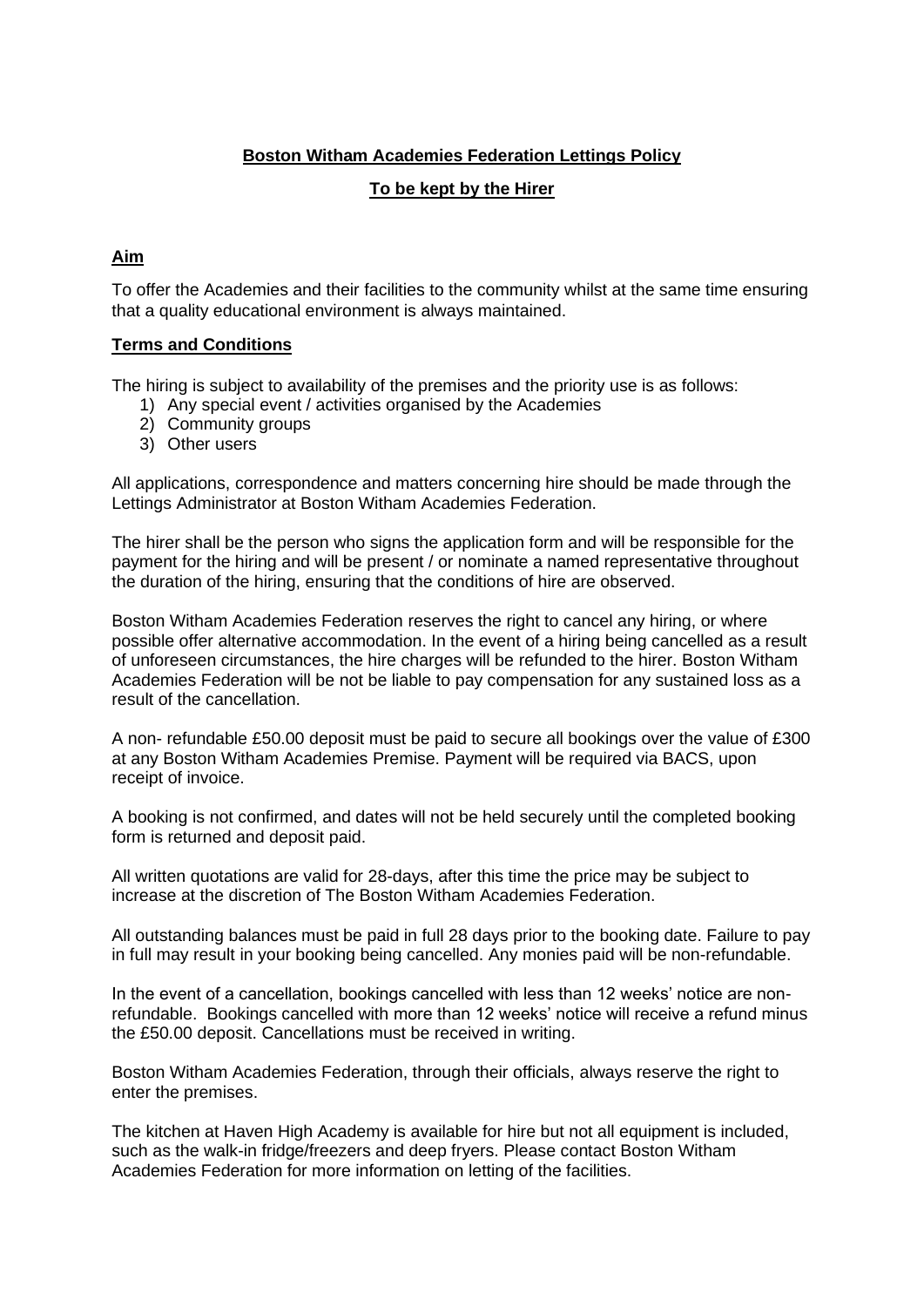The hirer shall be responsible for any loss or damage to the premise, where the loss or damage occurred during the hire period. The hirer agrees to pay the cost of reinstatement or repairs certified by or on behalf of The Boston Witham Academies Federation.

In the event that the premises are let to political parties or for professional entertainment promotions, it will be necessary for the hirer to obtain their own public liability cover, which must include a property clause extension. A copy of the hirer's public liability will need to be provided to The Boston Witham Academies Federation for approval 28-days prior to the event.

Boston Witham Academies Federation shall not be responsible for any damages to, or loss (including theft) of any property or goods brought, deposited or left on the premises. The hirer must make their own insurance arrangements to cover such items.

Further provision of furniture may be made by the hirer at his/her own expense, subject to not exceeding the maximum stated capacity, and by approval of the letting's administrator.

The hirer shall not use the premises or permit them to be used for gaming or wagering. Other lawful games carried out at as entertainment must comply with the provisions of the Gaming Act 1968.

Academy furniture (other than the chairs and tables for use in halls) shall not be moved except by arrangement.

Access to parts of the premises that do not form part of the letting will not be accessible.

Failure to comply with any of the terms of the lease could result in immediate termination and refusal of any future application.

#### **The following are not permitted:**

- Bolts, nails or tacks etc driven into any part of the hired premises or furniture thereof.
- Wax or powder preparation on any floor except those used as part of the normal cleaning process.
- Inflammable materials or articles of an explosive nature.
- Animals, except assistance dogs.
- Alteration, addition or variation to any fixtures and fittings.
- Butane or calor gas canisters and articles, which are dangerous or offensive.
- Alcohol, unless booked as part of the letting by Boston Witham Academies **Federation**

#### **Health and Safety**

The hirer shall have public liability insurance where applicable.

The hirer, where applicable, is responsible for providing its own first aid and first aid trained staff.

The sale of any refreshments on school premises must comply with food hygiene regulations and where necessary proof of food hygiene qualifications will be required.

Certain bookings will be required to carry out their own risk assessments before the event can take place. Please contact the Academy for more information.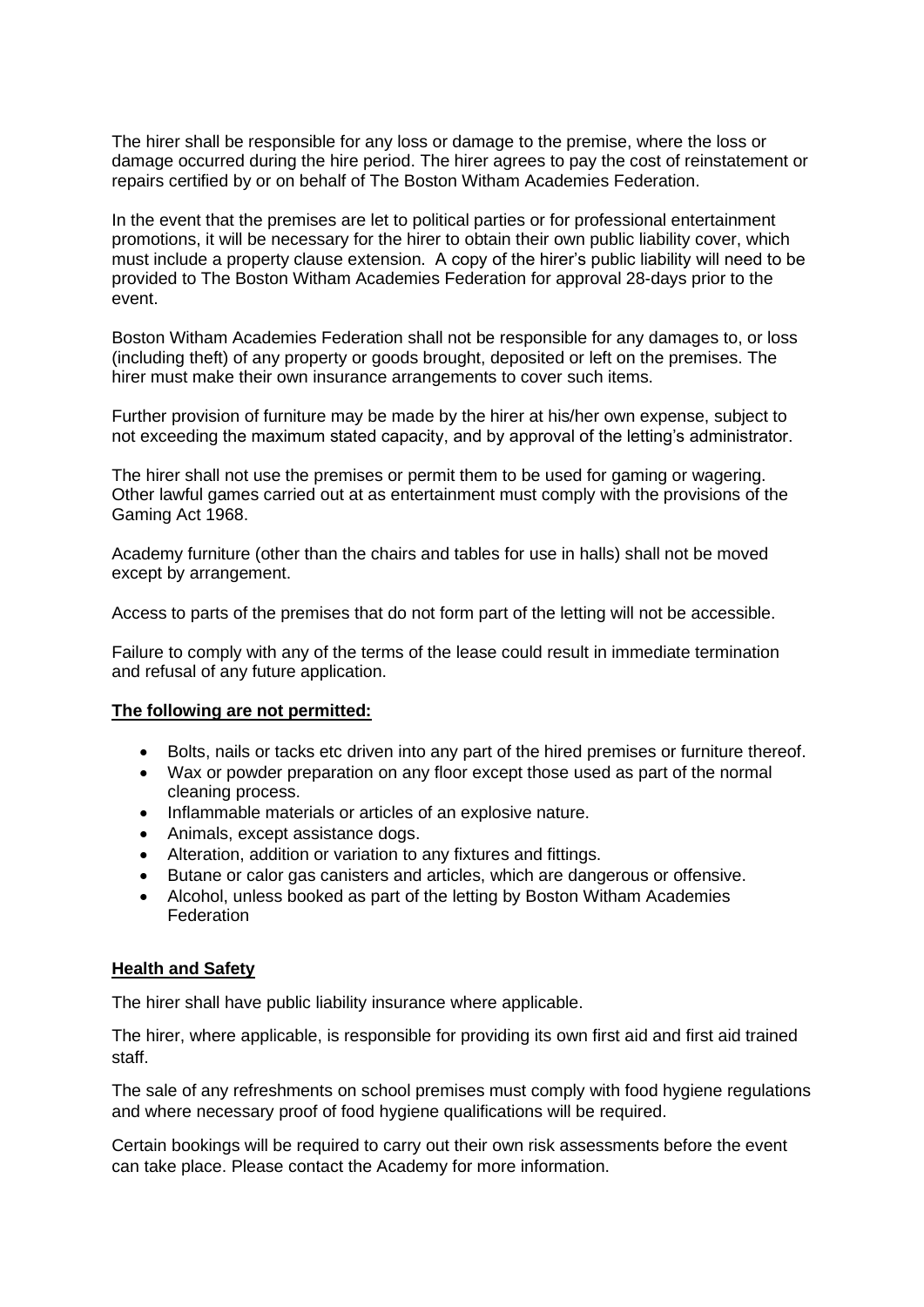### **Licensing requirement**

Those who involve children in performances (professional or amateur), or paid sport or modelling, have a legal obligation to apply for a child performance or activities licence when one is required.

Child performance legislation applies to children from birth until they cease to be of compulsory school leaving age (a child remains subject to these regulations until the last Friday in June of Year 11).

It is for the local authority to determine, in each case, whether the performance or activity requires a licence. The person responsible for organising, producing or running the activity or for the production of the performance in which the child is to take part should be the person who applies, in writing, for the licence where one is required and he/she is the holder of the licence once it is issued and accountable for ensuring its conditions are met.

Further information and application forms can be found on [www.lincolnshire.gov.uk](http://www.lincolnshire.gov.uk/) or contact: Child Employment & in Entertainment Team Lincolnshire County Council Tel: 01522 554990 Email: [cee@lincolnshire.gov.uk](mailto:cee@lincolnshire.gov.uk)

# **Fire Procedures**

In the unlikely event of a fire, the evacuation procedure must be followed (which will be explained when booking) and the Site Manager/ nominated person notified.

Please ensure that a nominated adult is the group's Fire Marshall and is aware of all fire exits and the fire procedure.

# **Anti Social Behaviour**

Whilst on the Academy premises, should you suffer any incidents of anti-social behaviour, please call 101.

For emergencies, such as witnessing acts of violence, call 999 immediately.

# **Covid 19**

BWAF premises are "Covid Secure" workplaces and environments and that we insist that any hirer strictly follows government guidance regarding Covid19. This will need to be reflected in the hirers risk assessment.

The following links will assist with adhering to government guidance.

https://www.nhs.uk/conditions/coronavirus-covid-19/testing-and-tracing/nhs-test-and-trace-ifyouve-been-in-contact-with-a-person-who-has-coronavirus/

https://www.gov.uk/guidance/working-safely-during-coronavirus-covid-19

Any hirer must disclose any confirmed cases of Covid19 at the soonest opportunity to Extended School Administrator.